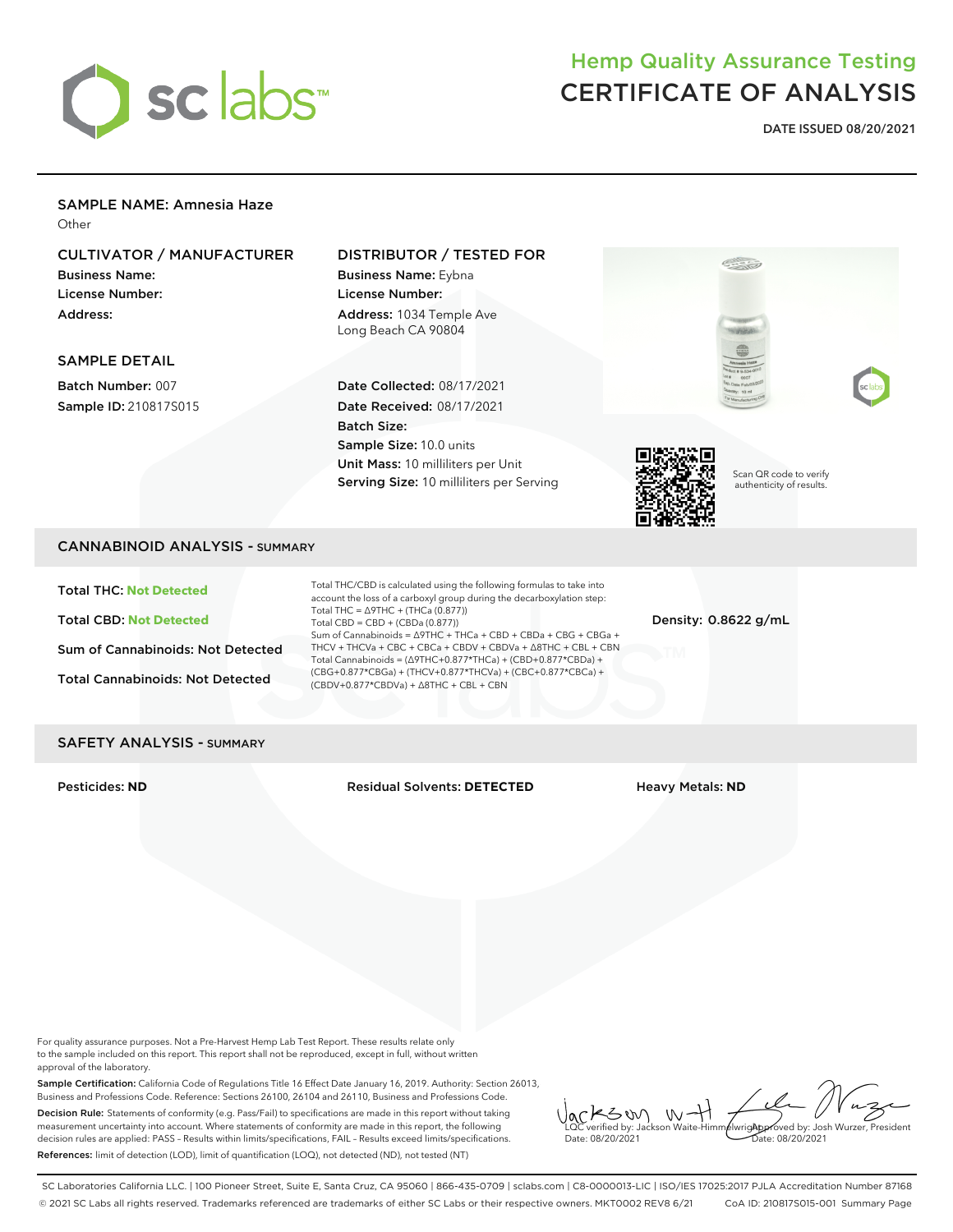# sclabs™

## Hemp Quality Assurance Testing CERTIFICATE OF ANALYSIS

**AMNESIA HAZE | DATE ISSUED 08/20/2021**



Tested by high-performance liquid chromatography with diode-array detection (HPLC-DAD).

**Method:** QSP 1157 - Analysis of Cannabinoids by HPLC-DAD

TOTAL THC: **Not Detected**

Total THC (∆9THC+0.877\*THCa)

#### TOTAL CBD: **Not Detected**

Total CBD (CBD+0.877\*CBDa)

## TOTAL CANNABINOIDS: Not Detected

Total Cannabinoids (Total THC) + (Total CBD) + (Total CBG) + (Total THCV) + (Total CBC) + (Total CBDV) + ∆8THC + CBL + CBN

## TOTAL CBG: ND

Total CBG (CBG+0.877\*CBGa)

## TOTAL THCV: ND

Total THCV (THCV+0.877\*THCVa)

## TOTAL CBC: ND Total CBC (CBC+0.877\*CBCa)

### TOTAL CBDV: ND

Total CBDV (CBDV+0.877\*CBDVa)

#### **CANNABINOID TEST RESULTS -** 08/19/2021

| <b>COMPOUND</b>            | LOD/LOQ<br>(mg/mL) | <b>MEASUREMENT</b><br><b>UNCERTAINTY (mg/mL)</b> | <b>RESULT</b><br>(mg/mL) | <b>RESULT</b><br>(%) |
|----------------------------|--------------------|--------------------------------------------------|--------------------------|----------------------|
| Δ9THC                      | 0.002 / 0.014      | N/A                                              | <b>ND</b>                | <b>ND</b>            |
| $\triangle$ 8THC           | 0.01/0.02          | N/A                                              | <b>ND</b>                | <b>ND</b>            |
| <b>THCa</b>                | 0.001 / 0.005      | N/A                                              | <b>ND</b>                | <b>ND</b>            |
| <b>THCV</b>                | 0.002/0.012        | N/A                                              | <b>ND</b>                | <b>ND</b>            |
| <b>THCVa</b>               | 0.002/0.019        | N/A                                              | <b>ND</b>                | <b>ND</b>            |
| <b>CBD</b>                 | 0.004 / 0.011      | N/A                                              | <b>ND</b>                | <b>ND</b>            |
| <b>CBDa</b>                | 0.001 / 0.026      | N/A                                              | <b>ND</b>                | <b>ND</b>            |
| <b>CBDV</b>                | 0.002 / 0.012      | N/A                                              | <b>ND</b>                | <b>ND</b>            |
| <b>CBDVa</b>               | 0.001 / 0.018      | N/A                                              | <b>ND</b>                | <b>ND</b>            |
| <b>CBG</b>                 | 0.002 / 0.006      | N/A                                              | <b>ND</b>                | <b>ND</b>            |
| <b>CBGa</b>                | 0.002 / 0.007      | N/A                                              | <b>ND</b>                | <b>ND</b>            |
| <b>CBL</b>                 | 0.003/0.010        | N/A                                              | <b>ND</b>                | <b>ND</b>            |
| <b>CBN</b>                 | 0.001 / 0.007      | N/A                                              | <b>ND</b>                | <b>ND</b>            |
| <b>CBC</b>                 | 0.003/0.010        | N/A                                              | <b>ND</b>                | <b>ND</b>            |
| <b>CBCa</b>                | 0.001 / 0.015      | N/A                                              | <b>ND</b>                | <b>ND</b>            |
| <b>SUM OF CANNABINOIDS</b> |                    |                                                  | <b>ND</b>                | <b>ND</b>            |

#### Unit Mass: 10 milliliters per Unit / Serving Size: 10 milliliters per Serving

| ∆9THC per Unit                        | <b>ND</b> |  |
|---------------------------------------|-----------|--|
| ∆9THC per Serving                     | <b>ND</b> |  |
| <b>Total THC per Unit</b>             | <b>ND</b> |  |
| <b>Total THC per Serving</b>          | <b>ND</b> |  |
| <b>CBD</b> per Unit                   | <b>ND</b> |  |
| <b>CBD per Serving</b>                | <b>ND</b> |  |
| <b>Total CBD per Unit</b>             | <b>ND</b> |  |
| <b>Total CBD per Serving</b>          | <b>ND</b> |  |
| Sum of Cannabinoids per Unit          | <b>ND</b> |  |
| Sum of Cannabinoids per Serving       | <b>ND</b> |  |
| Total Cannabinoids per Unit           | <b>ND</b> |  |
| <b>Total Cannabinoids per Serving</b> | <b>ND</b> |  |

#### **DENSITY TEST RESULT**

**0.8622 g/mL**

Tested 08/19/2021

**Method:** QSP 7870 - Sample Preparation



SC Laboratories California LLC. | 100 Pioneer Street, Suite E, Santa Cruz, CA 95060 | 866-435-0709 | sclabs.com | C8-0000013-LIC | ISO/IES 17025:2017 PJLA Accreditation Number 87168 © 2021 SC Labs all rights reserved. Trademarks referenced are trademarks of either SC Labs or their respective owners. MKT0002 REV8 6/21 CoA ID: 210817S015-001 Page 2 of 4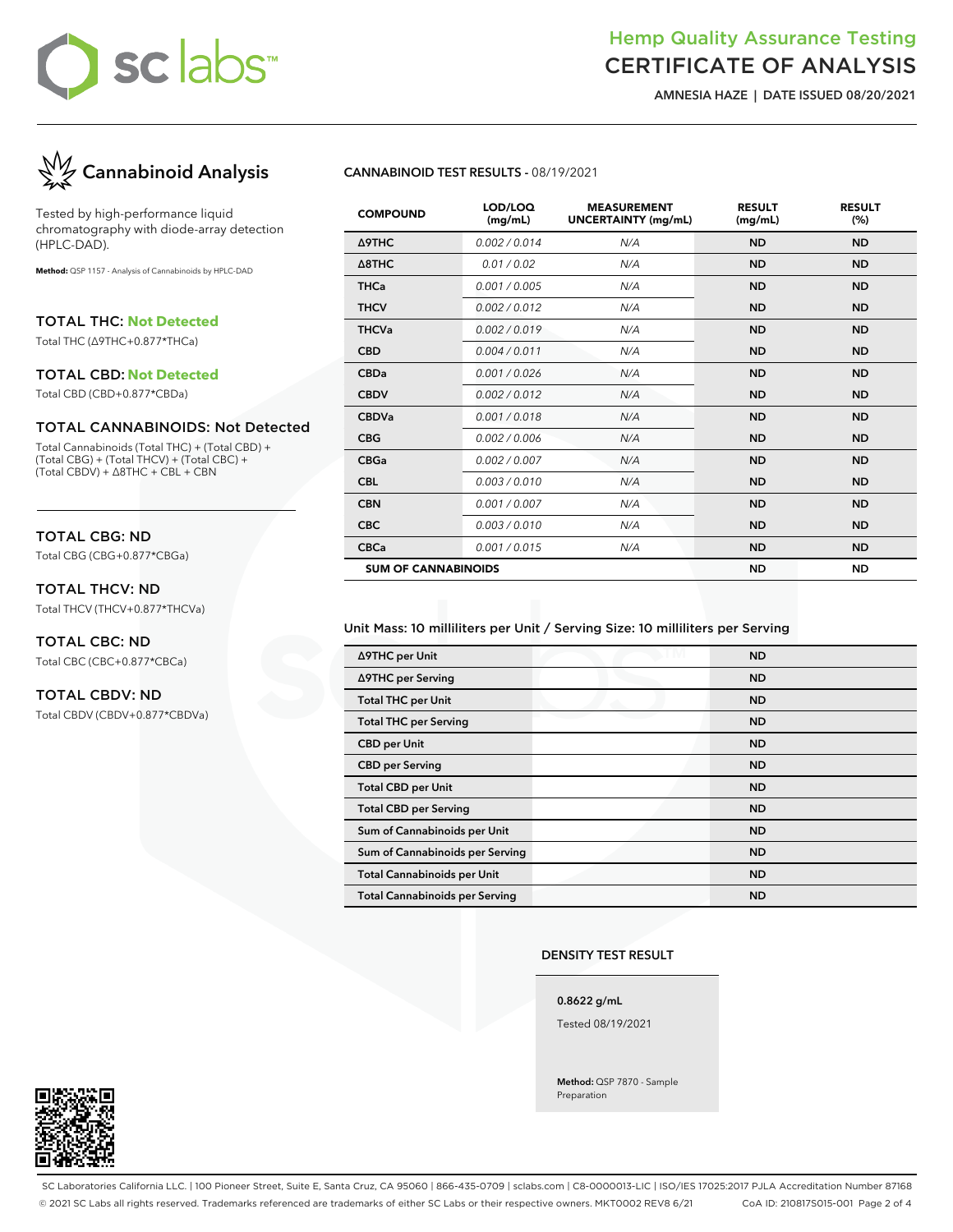# sclabs™

# Hemp Quality Assurance Testing CERTIFICATE OF ANALYSIS

**AMNESIA HAZE | DATE ISSUED 08/20/2021**

# **Pesticide Analysis**

Pesticide and plant growth regulator analysis utilizing high-performance liquid chromatography-mass spectrometry (HPLC-MS) or gas chromatography-mass spectrometry (GC-MS).

\*GC-MS utilized where indicated.

**Method:** QSP 1212 - Analysis of Pesticides and Mycotoxins by LC-MS or QSP 1213 - Analysis of Pesticides by GC-MS

## **PESTICIDE TEST RESULTS -** 08/20/2021 **ND**

| <b>COMPOUND</b>   | LOD/LOQ<br>$(\mu g/g)$ | <b>ACTION LIMIT</b><br>$(\mu g/g)$ | <b>MEASUREMENT</b><br>UNCERTAINTY (µg/g) | <b>RESULT</b><br>$(\mu g/g)$ |
|-------------------|------------------------|------------------------------------|------------------------------------------|------------------------------|
| Abamectin         | 0.03/0.10              | 0.3                                | N/A                                      | <b>ND</b>                    |
| Azoxystrobin      | 0.01 / 0.04            | 40                                 | N/A                                      | <b>ND</b>                    |
| <b>Bifenazate</b> | 0.01 / 0.02            | 5                                  | N/A                                      | <b>ND</b>                    |
| <b>Bifenthrin</b> | 0.01 / 0.02            | 0.5                                | N/A                                      | <b>ND</b>                    |
| <b>Boscalid</b>   | 0.02 / 0.06            | 10                                 | N/A                                      | <b>ND</b>                    |
| Chlorpyrifos      | 0.02 / 0.06            | $\ge$ LOD                          | N/A                                      | <b>ND</b>                    |
| Cypermethrin      | 0.1 / 0.3              | 1                                  | N/A                                      | <b>ND</b>                    |
| Etoxazole         | 0.010 / 0.028          | 1.5                                | N/A                                      | <b>ND</b>                    |
| Hexythiazox       | 0.01 / 0.04            | $\overline{2}$                     | N/A                                      | <b>ND</b>                    |
| Imidacloprid      | 0.01 / 0.04            | 3                                  | N/A                                      | <b>ND</b>                    |
| <b>Malathion</b>  | 0.02 / 0.05            | 5                                  | N/A                                      | <b>ND</b>                    |
| Myclobutanil      | 0.03/0.1               | 9                                  | N/A                                      | <b>ND</b>                    |
| Permethrin        | 0.03 / 0.09            | 20                                 | N/A                                      | <b>ND</b>                    |
| Piperonylbutoxide | 0.003 / 0.009          | 8                                  | N/A                                      | <b>ND</b>                    |
| Propiconazole     | 0.01 / 0.03            | 20                                 | N/A                                      | <b>ND</b>                    |
| Spiromesifen      | 0.02 / 0.05            | 12                                 | N/A                                      | <b>ND</b>                    |
| Tebuconazole      | 0.02 / 0.07            | $\overline{2}$                     | N/A                                      | <b>ND</b>                    |
| Trifloxystrobin   | 0.01 / 0.03            | 30                                 | N/A                                      | <b>ND</b>                    |



SC Laboratories California LLC. | 100 Pioneer Street, Suite E, Santa Cruz, CA 95060 | 866-435-0709 | sclabs.com | C8-0000013-LIC | ISO/IES 17025:2017 PJLA Accreditation Number 87168 © 2021 SC Labs all rights reserved. Trademarks referenced are trademarks of either SC Labs or their respective owners. MKT0002 REV8 6/21 CoA ID: 210817S015-001 Page 3 of 4